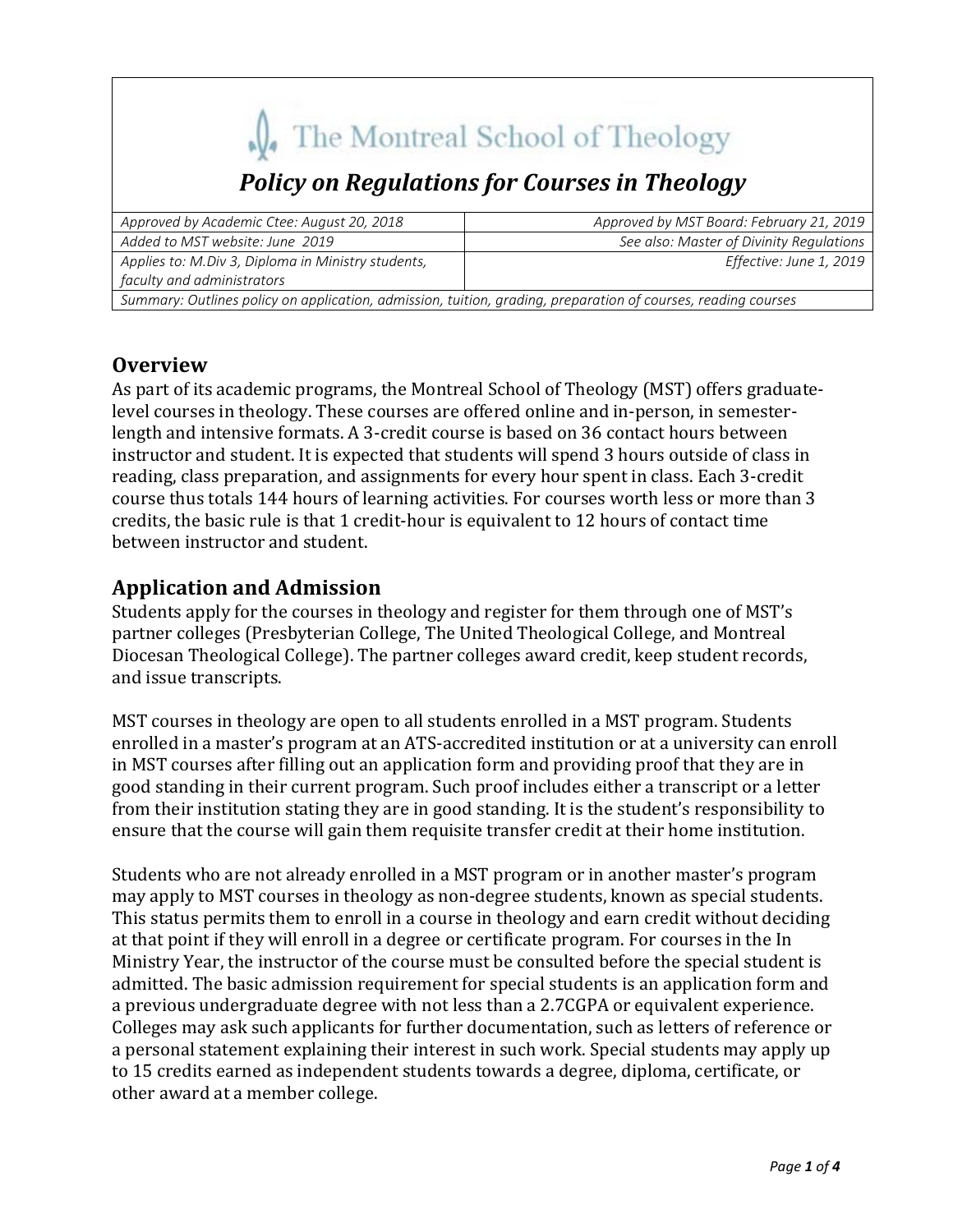On the basis of these admission requirements, colleges make admission decisions and communicate them to students, as well as to the Academic Committee.

Students are permitted to audit (take without credit) courses in theology. No more than 33% of students in any given class will be accepted as auditors. With the assistance of the administrative assistant, MST colleges will coordinate to ensure that this number is not exceeded. After six hours of a course, students cannot switch their registration status. Auditors are expected to do all the reading and preparation as credit students and participate fully in class but do not submit written assignments or earn a grade in the course. 

Registration closes after the sixth hour of class time. For students who register after the course has begun but before the close of registration, a late registration fee of \$50 will apply. 

#### **Tuition**

Each of the MST colleges agrees to charge the same fees and follow the same registration policies for courses in theology. Each college is responsible for billing students and collecting tuition. The principals of the colleges of MST shall set fees for courses in a separate fee schedule. Refund policies for students who withdraw will be set by the individual colleges.

#### **Grading**

The grading scale for courses shall mirror that used in McGill's School of Religious Studies. Rules regarding incomplete work, extensions, and withdrawals shall similarly mirror that used in McGill's SRS. With the permission of the instructor, students may choose to the take the course on pass/fail basis.

#### **Preparation**

In the winter semester of each year, the MST Academic Committee will consider the subject matter, content, and potential instructors for courses in theology in the subsequent academic year. After due consideration, the Director of MST will make arrangements with individuals who have been identified as instructors to teach courses in theology. The stipend for teaching a course in theology is determined by the principals of MST and set out in a separate schedule. MST provides no compensation for courses taught in the area of denominational studies. No compensation is provided to MST faculty members who teach courses in the In Ministry Year.

A course will be considered confirmed for the following year when the instructor has signed a contract with MST and provided a course title and description that can be used for publicity. This should be complete by May of the previous year.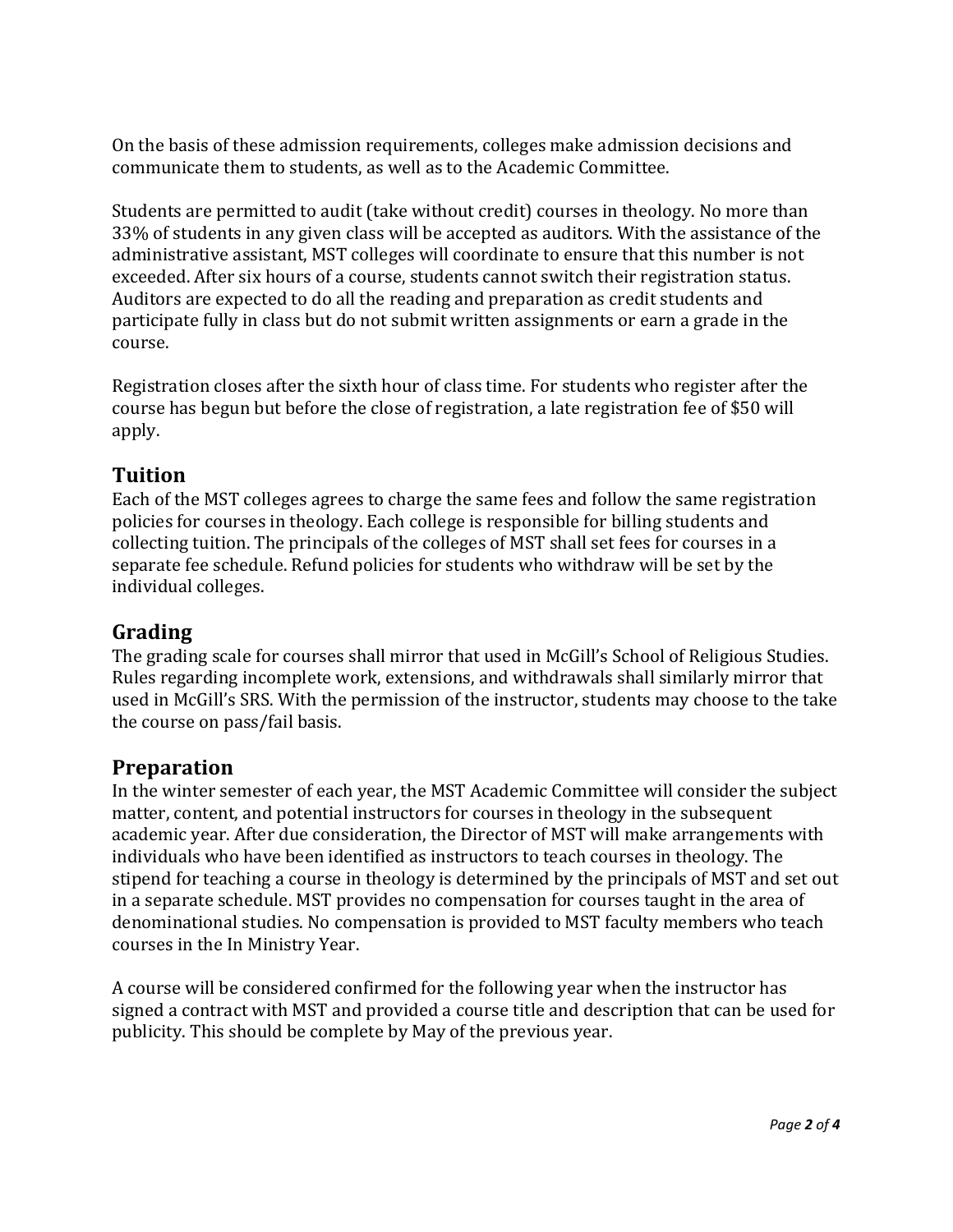For courses taught by instructors who are not already part of the MST Faculty, the Academic Committee must approve the syllabus. In general, this should be done no later than two months prior to the start date of the course.

MST will prepare advertising material for each course in the summer prior to the academic year in which it is taught. Colleges are also free to prepare their own advertising material.

#### **Launching a class**

One week before the first class, each college forwards to the MST Administrator a list of admitted students. The Administrator compiles a class list and forwards it to the instructor.

Online courses in theology require a minimum of 8 students to run.

#### **Reading Courses**

In addition to taught courses, the Montreal School of Theology also offers independent study or reading courses as part of its courses in theology. The purpose of these courses is to respond to the needs and interests of specific students and allow for scheduling anomalies. 

Each independent study course offered must include instruction in general material appropriate to the subject area as well as instruction that is relevant to the learning goals and academic interests of students taking the course. The latter shall be developed through conversation between the instructor and individual students before or at the outset of any such course.

Each Independent Study course must include reading, assignments, individual tutorials, and other instructional activities and events that are equivalent to the 144 hours of learning activity required for each course in theology. In general, it is expected that these hours will take place during the course of a regular academic semester or over the summer months so that a student finishes a course within four months of beginning it. As a baseline for expectations, instructors should assume that students can read approximately 20 pages per hour. Time requirements assumed for other student assignments will depend on the format and detail of, and intellectual rigor required by, the assignment and so should be calculated accordingly. The syllabus approval process will particularly attend to the workload expectations of a given course.

Each Independent Study course should include meetings between student and instructor at least three times per course: (i) at the outset to determine educational goals; (ii) in the middle to provide for content discussion and critical feedback; and (iii) at the conclusion to provide an opportunity for further discussion and preliminary evaluation.

Grading for Independent Study courses will be on the scale used in McGill's SRS.

Any assignments of any given Independent Study course become artifacts for the LEAP student portfolio if that course/assignment fits within the present list of required artifacts.